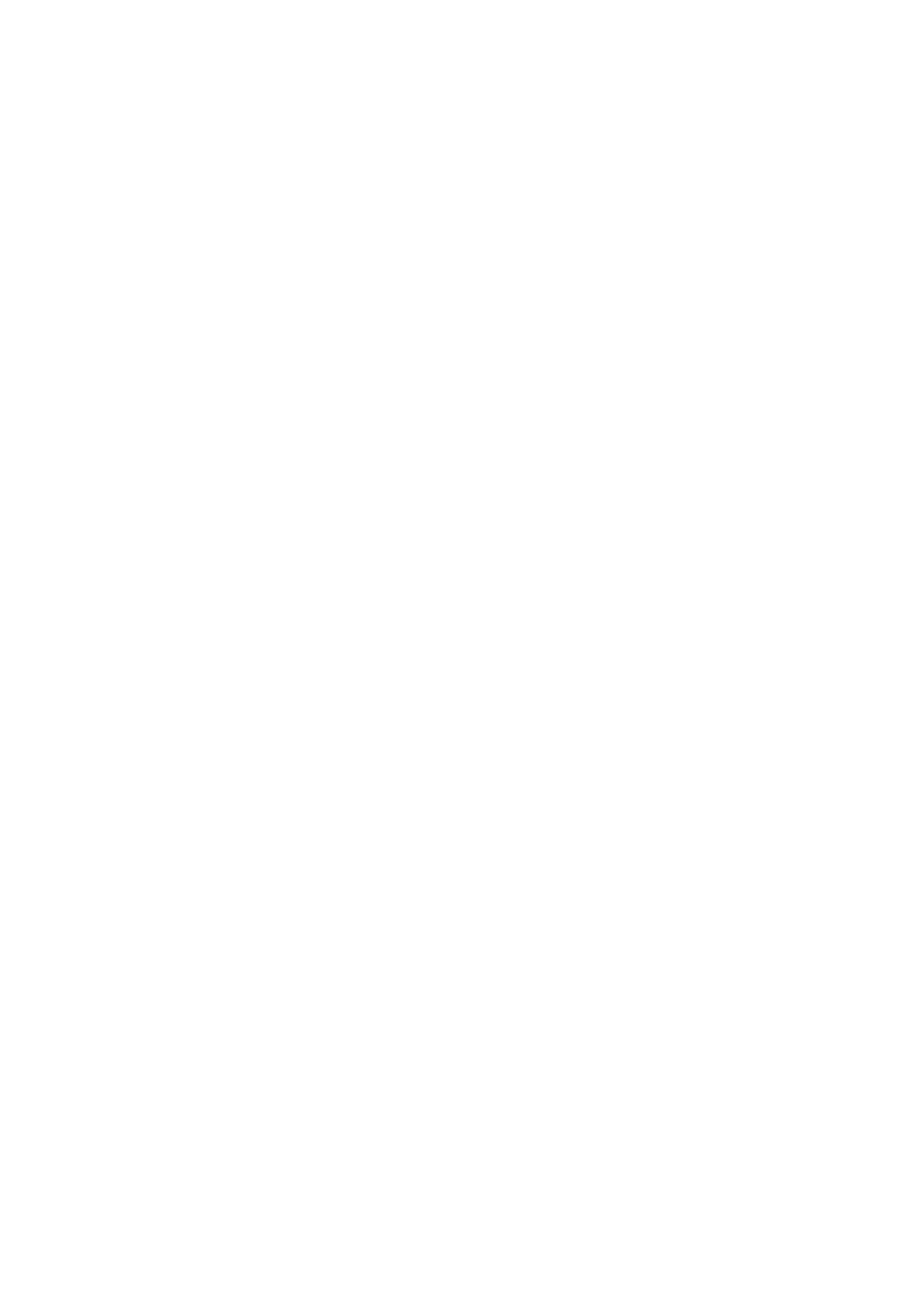# *CHILD ABUSE POLICY - HERVEY BAY GOSPEL CHAPEL.*

This policy outlines the overall approach adopted by Hervey Bay Gospel Chapel in response to the need to restrict child abusers from gaining access to children. The members of this church are committed to providing a safe environment for children to hear the gospel, grow in Christ, and for leaders to exercise their ministries.

#### **DEFINITIONS**

| Child                  | Any person under the age of 18.                                                                                                                        |
|------------------------|--------------------------------------------------------------------------------------------------------------------------------------------------------|
| Leader                 | Any person who is responsible for the control and<br>safety of any child placed in their care in the<br>course of a recognised ministry of the church. |
| Church                 | The Hervey Bay Gospel Chapel located at 44<br>Hunter Street, Pialba, Hervey Bay, 4655.                                                                 |
| Ministry               | An organised, regular activity of the church that<br>relates to a specific age bracket or theme.                                                       |
| <b>Ministry Leader</b> | The person recognised by the church leadership<br>as head of a ministry.                                                                               |

#### **REGISTRATION**

This church is registered with The Commission for Children and Young People (Employer Reference Number 8616) to enable screening checks to be undertaken on its behalf.

See Appendix for a current list of "Blue Card" holders

Each registration is current for 2 years from the date given in the Appendix. Every person who has regular contact with children will be required to have been registered with this Commission (ie to have a "Blue Card").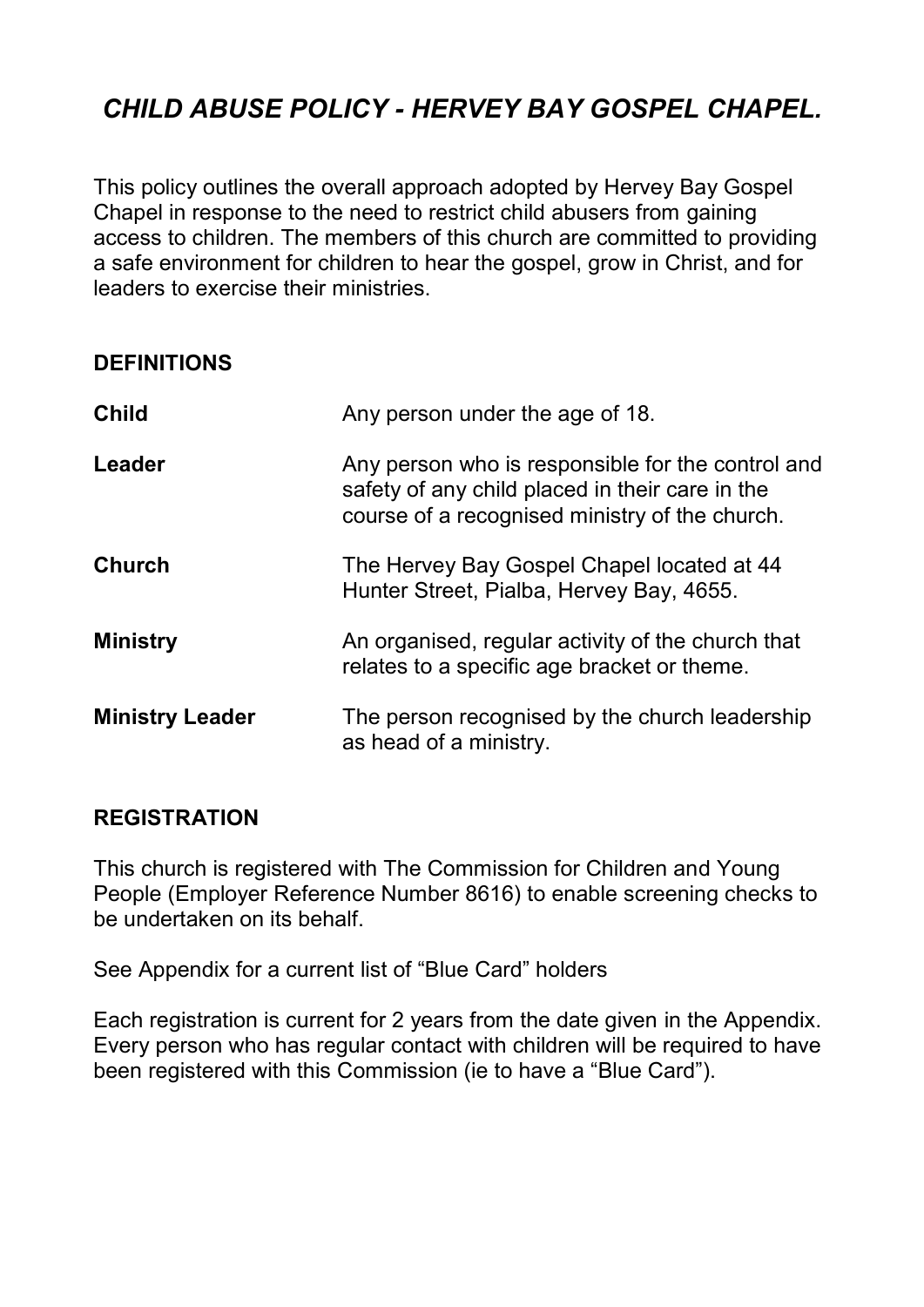### **CHILD MINISTRY POSITIONS**

The following positions and ministries within the church as listed in Appendix 2 have been currently identified as child-related. If a new ministry is started within the church relating to children then this policy will be amended to include the new relevant positions.

If in any physical contact with children, leaders should take care to respect the child's feelings and privacy.

The age of individuals is recognised as one of the determinants in deciding what is acceptable, and unacceptable behaviour.

Leaders normally should not visit children in their homes unless a parent is present and/or another leader accompanies them.

Adults and children are expected to respect the privacy of the other during activities that require undressing, dressing or changing clothes. Leaders should set an example by protecting their own privacy in similar situations. No leader shall be alone in a room with a child while either is changing.

Nude swimming, or other such activities, is forbidden.

Initiations and secret ceremonies are prohibited. All aspects of every child related program is open to observation by parents/guardians.

Leaders have the right to ask persons who do not have a valid reason to be present at child related activities to leave. Police may be contacted if such persons refuse to comply with any reasonable request to leave.

There shall always be at least two approved leaders at any activity (preferably one of each gender).

If any personal counselling is to be done, it shall be carried out within sight of another leader and should preferably be undertaken by a person of the same gender as the person being counselled.

#### **INAPPROPRIATE BEHAVIOUR BY LEADERS**

Whilst some actions are not regarded as sexual assault, they are nonetheless regarded as unacceptable behaviour for Christians. Ministry Leaders shall ensure that high standards of conduct are maintained. Unacceptable behaviours include: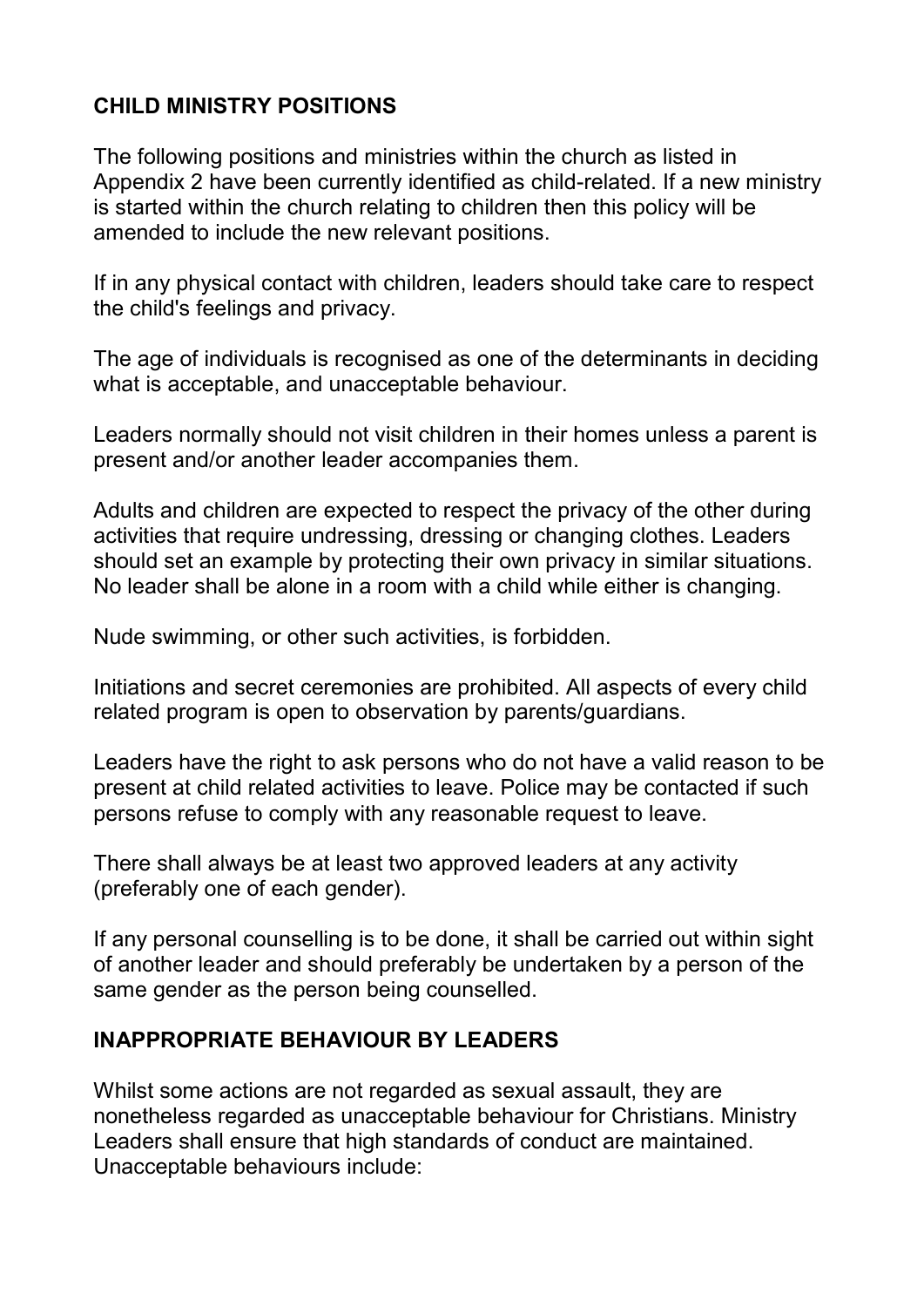- Inappropriate conversation of a sexual nature.
- Coarse language, especially that of a sexual nature.
- Suggestive gestures, or remarks.
- Jokes of a sexual nature.
- $\bullet$  Unnecessary touching.
- Inappropriate literature, or videos (eg PGR, M, MA, R, or X rated material used with younger children).
- Any act of violence committed by a leader in the course of an activity.

# **PROCEDURE FOR NOTIFICATION OF CHILD SEXUAL ABUSE**

Child abuse is any abusive act or threat to perform such upon a child. It occurs when a person uses his or her power and authority to take advantage of another's trust to involve them in abusive activity. It may involve physical, sexual or emotional abuse.

In the specific area of sexual abuse it does not necessarily involve genital contact. It can be any act which erodes the sexual boundary between two persons. It may appear consensual but the validity of consent is negated by the power differential.

If there are reasonable grounds to suspect a child has been or is being sexually assaulted on church property or during a church activity, the local Police shall be contacted immediately.

Reasonable grounds can be assumed when:

**1.** A child discloses that he or she has been inappropriately assaulted, and/or

**2.** Someone close to a child (eg sibling, relative, close friend) discloses on behalf of that child.

The procedures shall also apply if a child discloses a sexual assault that has occurred somewhere other than the church (eg home or school).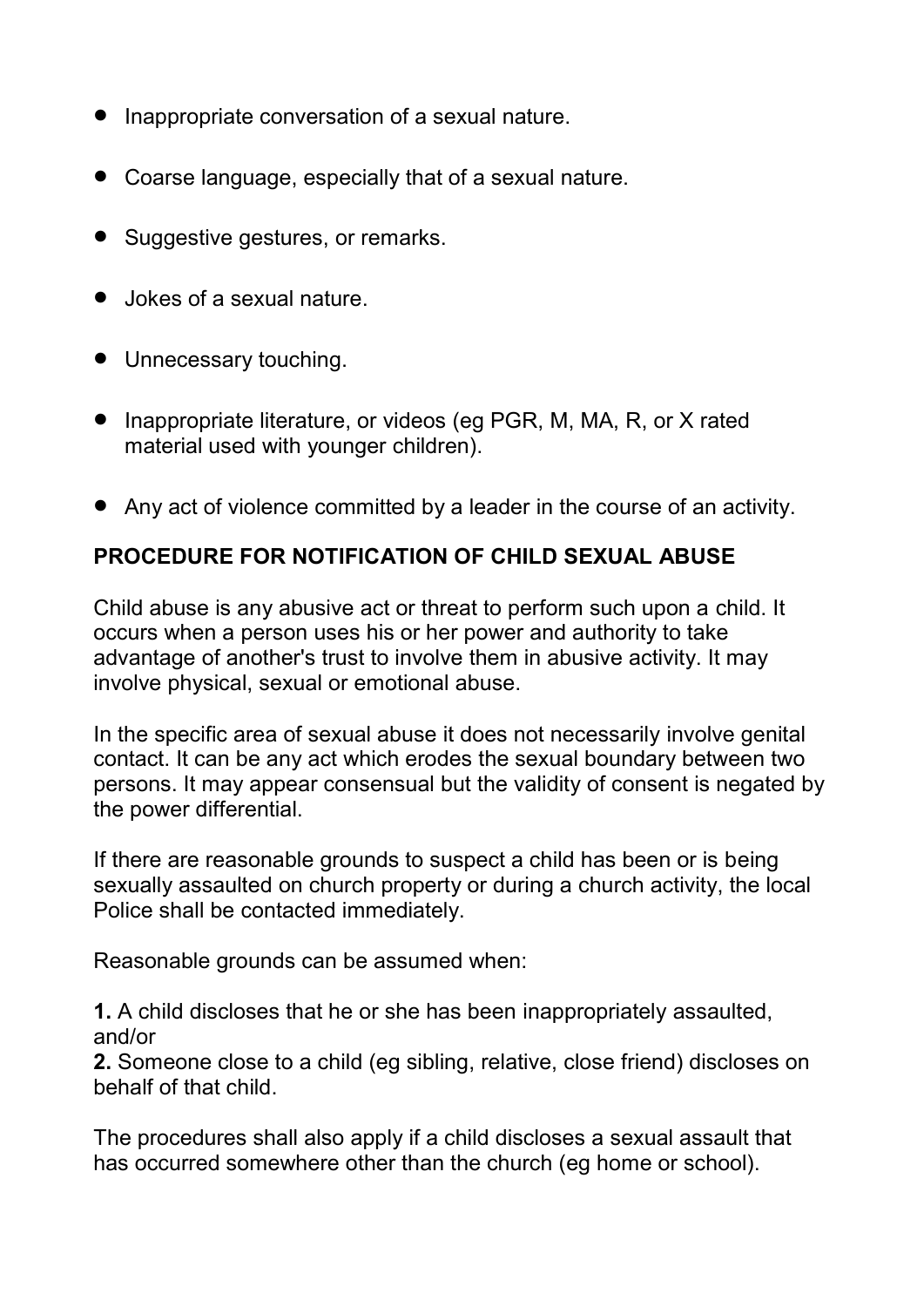When a child confides in a leader that he or she is a victim of sexual or other abuse, that leader will refer the matter to an Elder as soon as possible. An Elder shall become the liaison person with Department of Family Services, Juvenile Aid Bureau and other Police.

The person to whom the original disclosure is made shall maintain appropriate pastoral care to the one making the disclosure. This will include:

- Not pushing the child to disclose details of the alleged assault or attempting to investigate the allegation.
- Assuring the child that they are understood, that their disclosure is being taken seriously; that what has happened is not their fault, and that they are correct in disclosing the incident.
- Not making contact with the alleged perpetrator. If the leader is already providing counsel to the alleged perpetrator, it may be advisable for another person to assume this responsibility for the duration of any investigation.
- Maintain confidentiality. Only speak to an Elder, parents/guardians (unless they are the alleged perpetrators), Department of Family Services, Juvenile Aid Bureau or other Police.
- The church reserves the right to carry out church disciplinary procedures.

#### **PROCEDURES FOR DEALING WITH PERSONS UNDER INVESTIGATION**

- A person under investigation will be automatically suspended pending the outcome of the investigation
- After investigation, any person found to be guilty of the allegations will automatically have their employment/involvement terminated.

# **ALCOHOL AND DRUGS**

 The consumption of alcohol or illegal drugs on the church grounds or during an activity is not to be condoned by any leader. Any person/child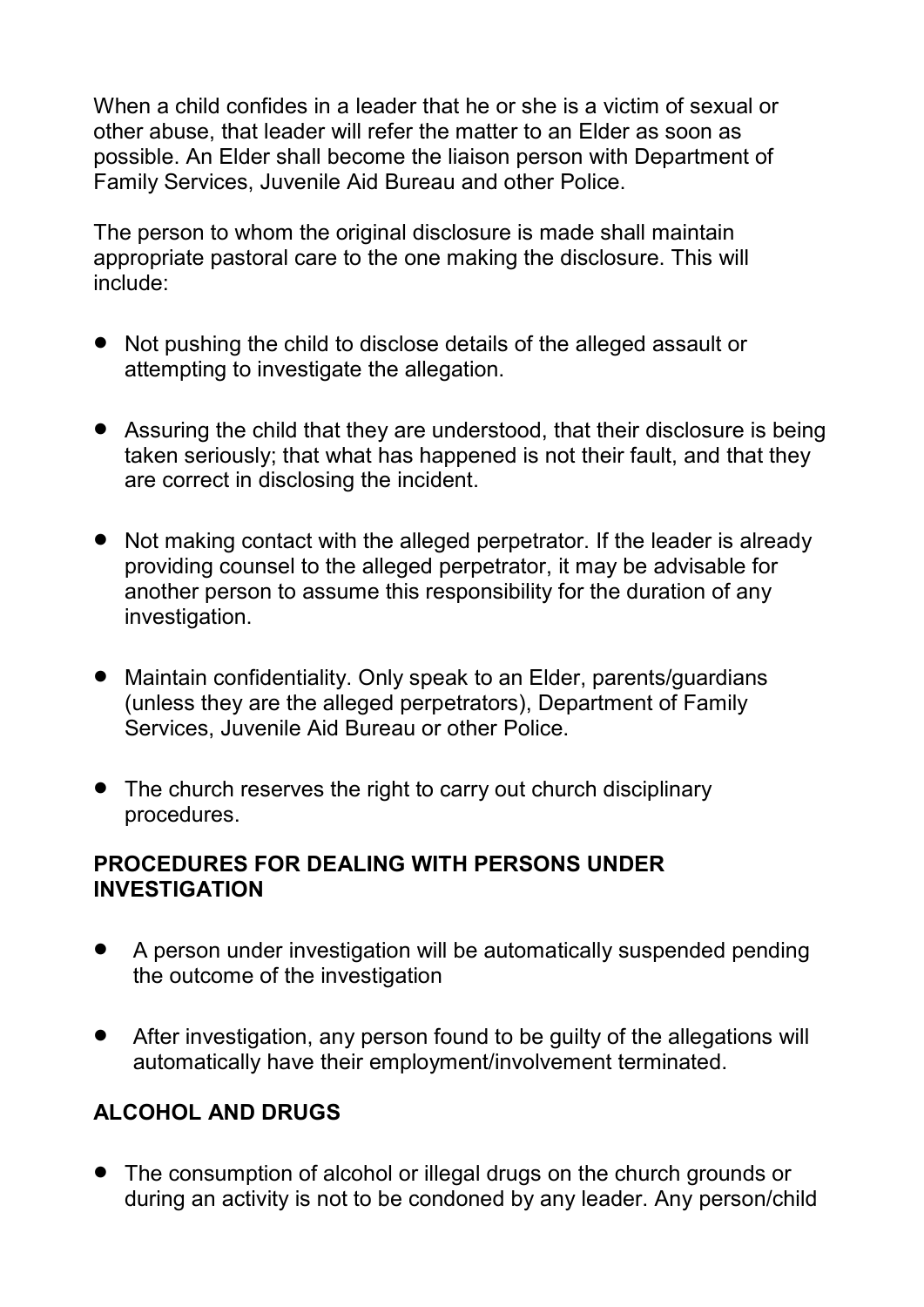found to be under the influence of alcohol or illegal drugs is to be asked to vacate the premises. For children, the parents/guardians will be contacted so the child can be returned home immediately.

- Any alcohol, or illegal drugs found on the church grounds is to be removed and the location of such alcohol or illegal drugs reported to an Elder, who, if necessary will contact relevant authorities.
- Any child required to take medication shall provide written details from the parents/guardians to the Leader of the activity.

## **EXTERNAL POLICIES**

It is acknowledged that some child related ministries in the church might have external affiliation with other organisations. These organisations will possibly have policies governing the issues of child safety and abuse. This policy is not intended to replace or conflict with the other policies, but instead to operate in conjunction with them.

#### **POLICY REVIEW**

This policy document and the conditions specified in it shall be reviewed annually by the Elders. Written submissions from members relating to changes to this document are welcomed.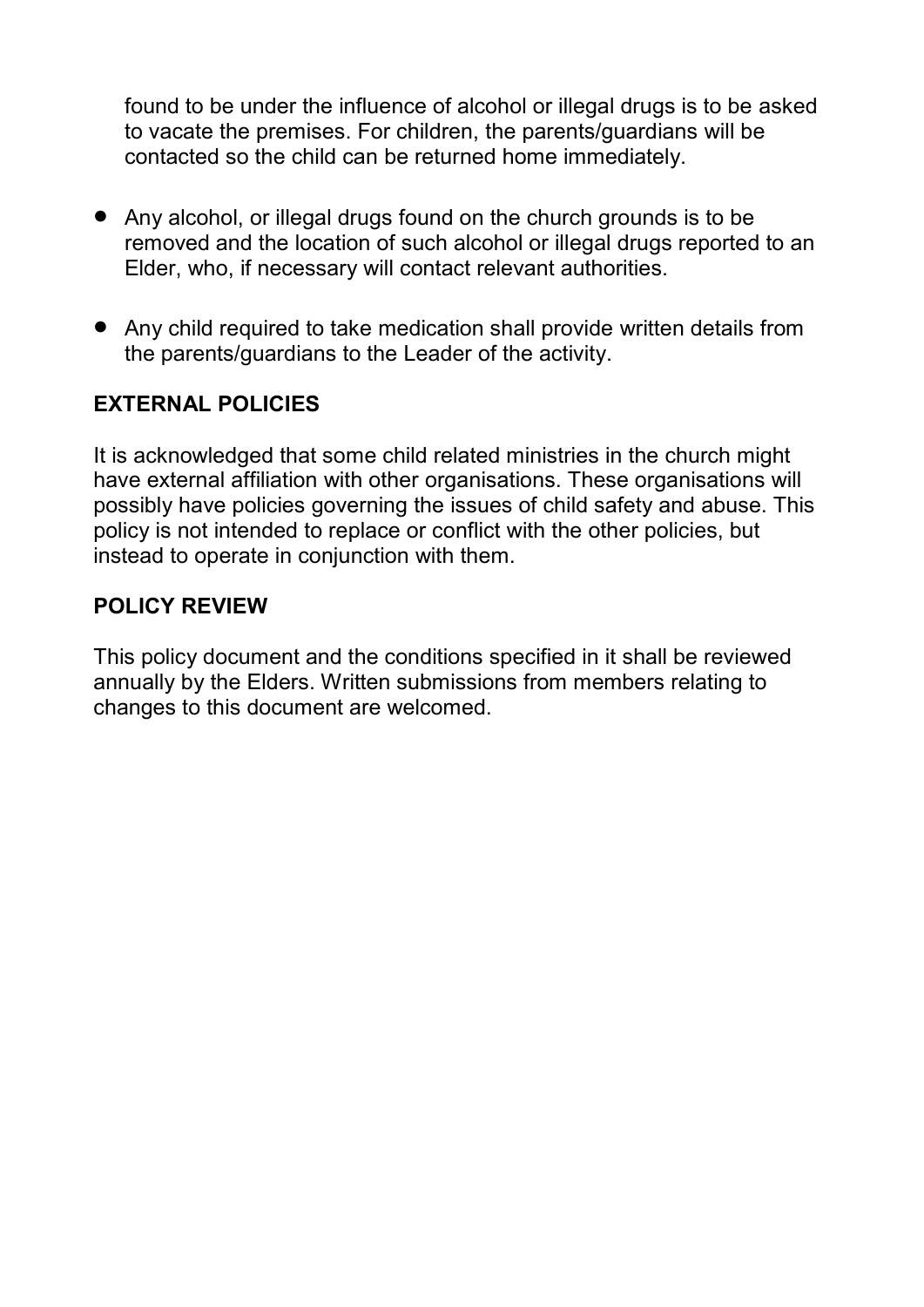# **Appendix 1 – Current List of Blue Card Holders**

At present there are no Blue Card Holders